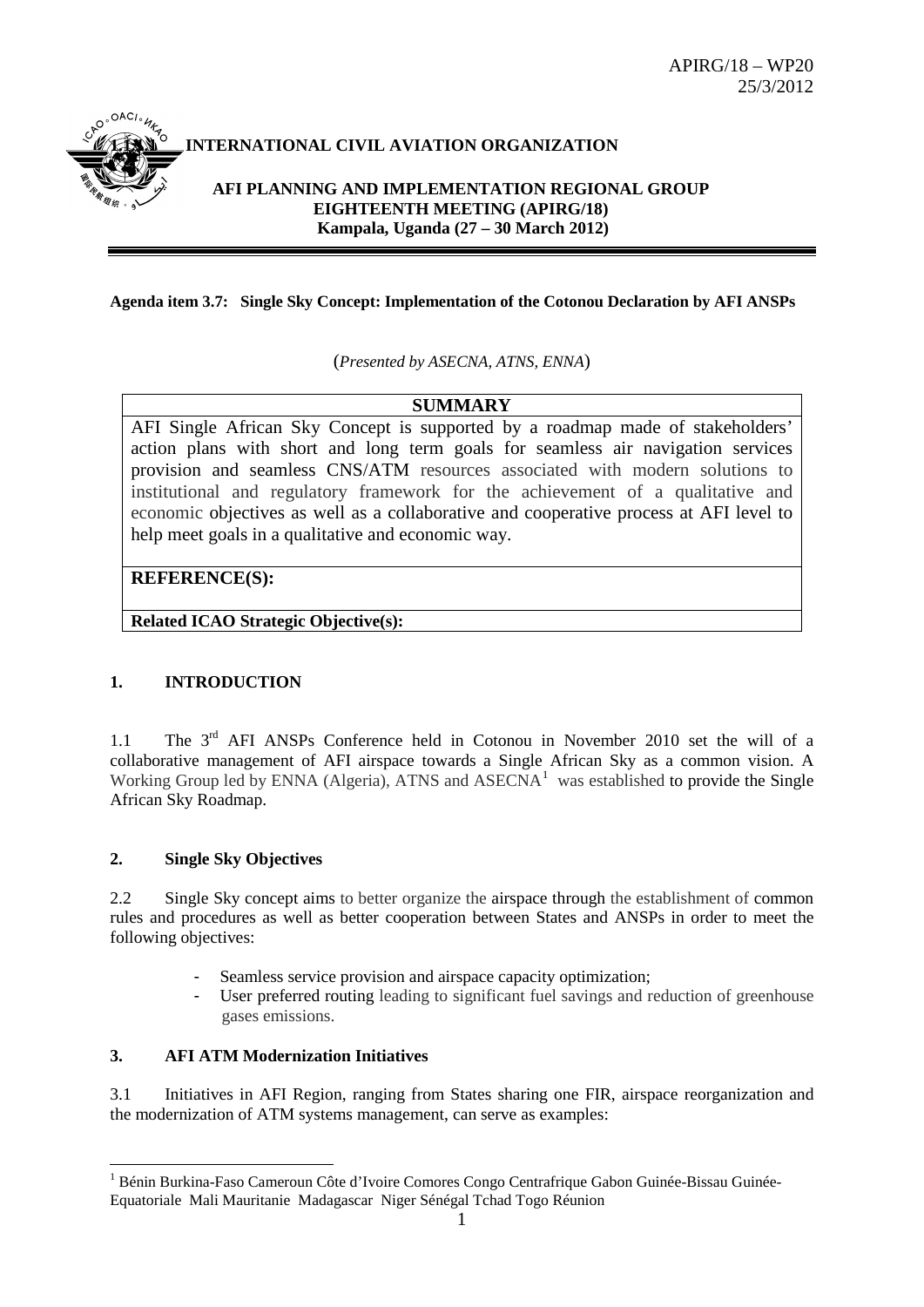- The Agency for Air Navigation Safety in Africa and Madagascar (18 member States in Africa and Indian Ocean) with its airspace rationalization program and its single sky project;
- Roberts FIR which includes air space of Liberia, Guinea and Sierra Leone;
- Tanzania/Burundi/Rwanda airspace management; and
- The Euromed project, a single sky project for European and African Mediterranean States.

#### **4. Single Sky Roadmap**

#### **4.1 Methodology**

- 4.1.1 Three fundamental phases are required to develop the roadmap:
	- Definition concept
	- Development concept
	- Implementation

## **4.2 AFI single Sky Roadmap**

4.2.1 The AFI Single Sky roadmap is a set of stakeholders'action plan with short and long term goals for seamless provision of air navigation services combined with appropriate choices of technological, regulatory and institutional solutions for the achievement of qualitative and economic objectives; human factor is part of the process.

4.2.3 Stakeholders are Member States, ANSPs and airspace users (airlines/aircrafts).

4.2.4 The action plans of the roadmap set out the objectives (regulatory, institutional, policy, based on performance and safety), resources (CNS infrastructure, ATM systems, human resources skills profile and qualification), expected deliverables and implementation deadlines:

#### • *Air Navigation Service Providers*

- $\checkmark$  Feasibility study, safety study, Cost/Benefice analysis, environmental impact study in relation with seamless sky:
- $\checkmark$  Implementation of minimum requirements for seamless sky ;
- $\checkmark$  Concept validation;
- $\checkmark$  CNS/ATM systems planning in accordance with AFI air navigation plan and interoperability;
- $\checkmark$  Single sky concept implementation project management;
- $\checkmark$  Bilateral and regional cooperation in the framework of the harmonization of procedures and systems interoperability.

#### • *Member States*

- $\checkmark$  The African Union meeting of Ministers in charge of Civil Aviation under the auspices of WACAF for a political will to move toward a single African Sky;
- $\checkmark$  Institutional measures such as separation of power between an operator and the regulator for efficient implementation of AFI single sky;
- $\checkmark$  Implementation of ICAO standards and recommended practices;
- $\checkmark$  Regulatory safety framework oversight in ATM
- $\checkmark$  Creation of FAB (functional Airspace Block);
- $\checkmark$  Steering Committee or other member states body in charge of the implementation and funding of AFI Single Sky roadmap ;
- $\checkmark$  harmonization of ATC personnel licenses;
- $\checkmark$  Environnemental measures for sustainable development.
	- *Airspace users*

*APIRG/18 Single Sky Concept: Implementation of the Cotonou Declaration*